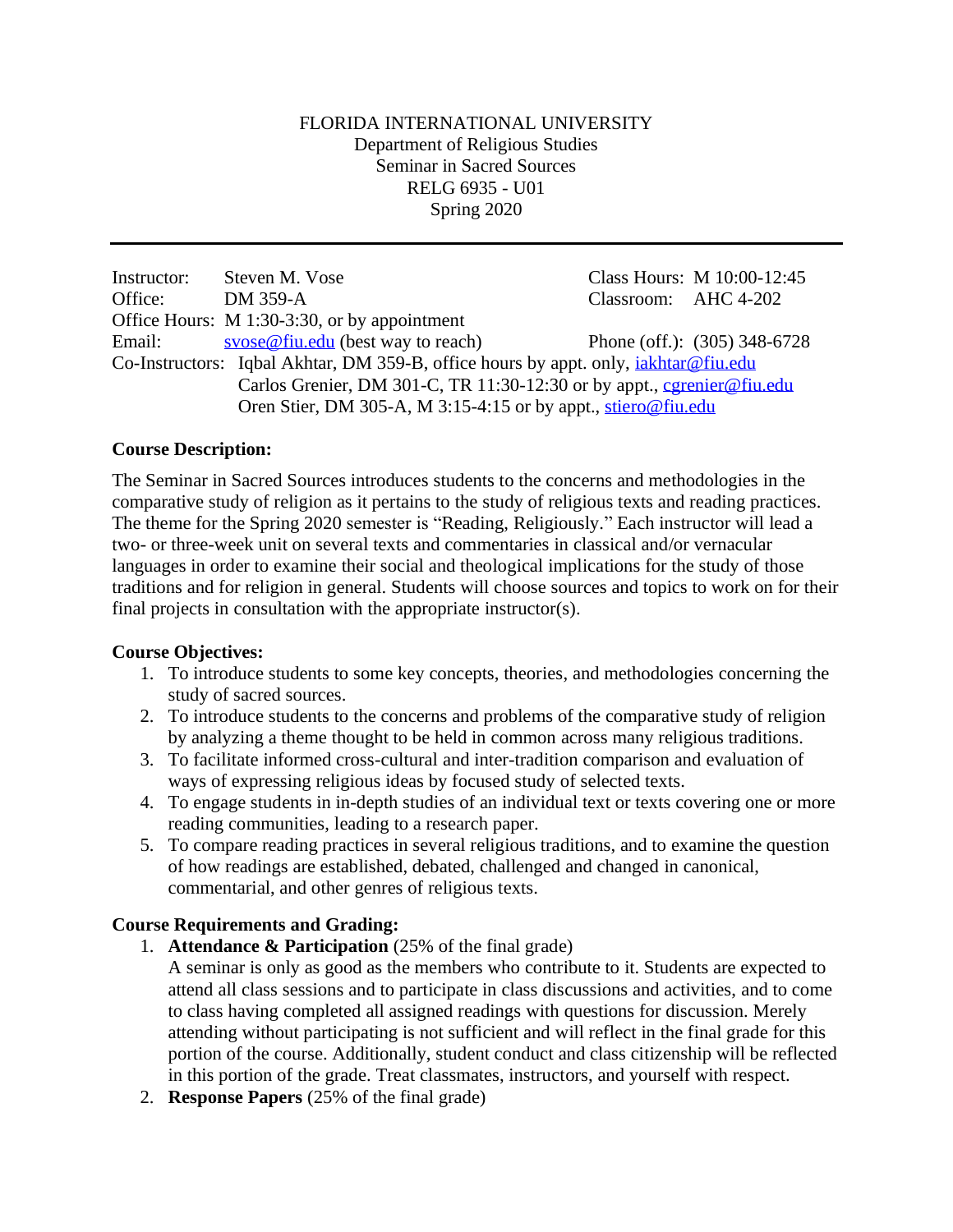At the end of each unit (there are five), students will submit a 500-750-word critical reflection on the readings examined. They are **due on the Friday after each unit at 11:59 PM**, posted to the appropriate Canvas dropbox. For the theoretical readings' unit (Weeks 2-5): Summarize the central argument of the main reading(s) for the unit, demonstrating *your* understanding of the main ideas in the readings and answer the questions posted on the discussion board on Canvas. For remaining units: Address how the readings illustrate key differences in tellings of similar stories across texts, how certain readings are established or challenged, how readings change over time or in various kinds of texts (or may exist simultaneously for readers), and/or how the theoretical readings help to illuminate issues pertaining to readings and reading practices. Each instructor will issue a prompt for you to address by the final class meeting of each unit. *Citations from the readings and a reference(s) page in an established style are required (Chicago notes-bibliography or author-date styles preferred)*. No outside research is required or permitted.

3. **Research Paper** (50% of the final grade)

Each student will write a research paper of 2,500-3,000 words, the topic to be chosen in consultation with the appropriate faculty member(s). Deadlines for a Topic Proposal (**Feb. 3**), Annotated Bibliography (**Mar. 9**), and Title & Abstract (**Mar. 23**) are set throughout the semester to keep you on pace. Additionally, students must discuss their paper topics with their selected professor by **Friday, Feb. 21**. Students will present their research papers during the last class meeting during the "final week of instruction" in a symposium format. The **Final Draft** is due on **Wednesday, April 22 at 11:59 PM**. Extensions cannot be granted beyond this date without taking an Incomplete. The grade for the paper will be broken down as follows:

- a. Paper Topic: Due Mon., Feb. 3 at 11:59 PM (10%)
- b. Annotated Bibliography: Due Mon., Mar. 9 at 11:59 PM (15%)
- c. Title & Abstract: Due Mon., Mar. 23 at 11:59 PM (15%)
- d. Presentation of the paper in "final week of instruction" symposium (10%)
- e. Final Draft: Due Wed., Apr. 22 at 11:59 PM (50%)

#### **Policies:**

- 1. Late assignments related to the Research Paper will lose a full letter grade per day and will not be accepted after four days beyond the due date. Late response papers will not be accepted.
- 2. Written work will only be accepted for a grade if submitted to the proper place in Canvas. Work will not be accepted by email. If you are having difficulties using Canvas, you may submit work by email to Prof. Vose *only to confirm on-time submission*. Work must be uploaded to Canvas as soon as possible thereafter to be accepted for a grade, must not differ from the emailed version, and will not be accepted beyond 24 hours past the due date and time without incurring the penalty for late submission outlined above.
- 3. All student work must conform to University policies regarding academic honesty. Plagiarism will result in a failing grade for the assignment or course and may include disciplinary measures, at the discretion of the instructor(s).

#### **Grading scale:**

|           | A $93-100$ A- $90-92$ B+ 87-89 |         | B 83-86 | $B - 80 - 82$ |
|-----------|--------------------------------|---------|---------|---------------|
| $C+77-79$ | C 70-76                        | D 60-69 | F 0-59  |               |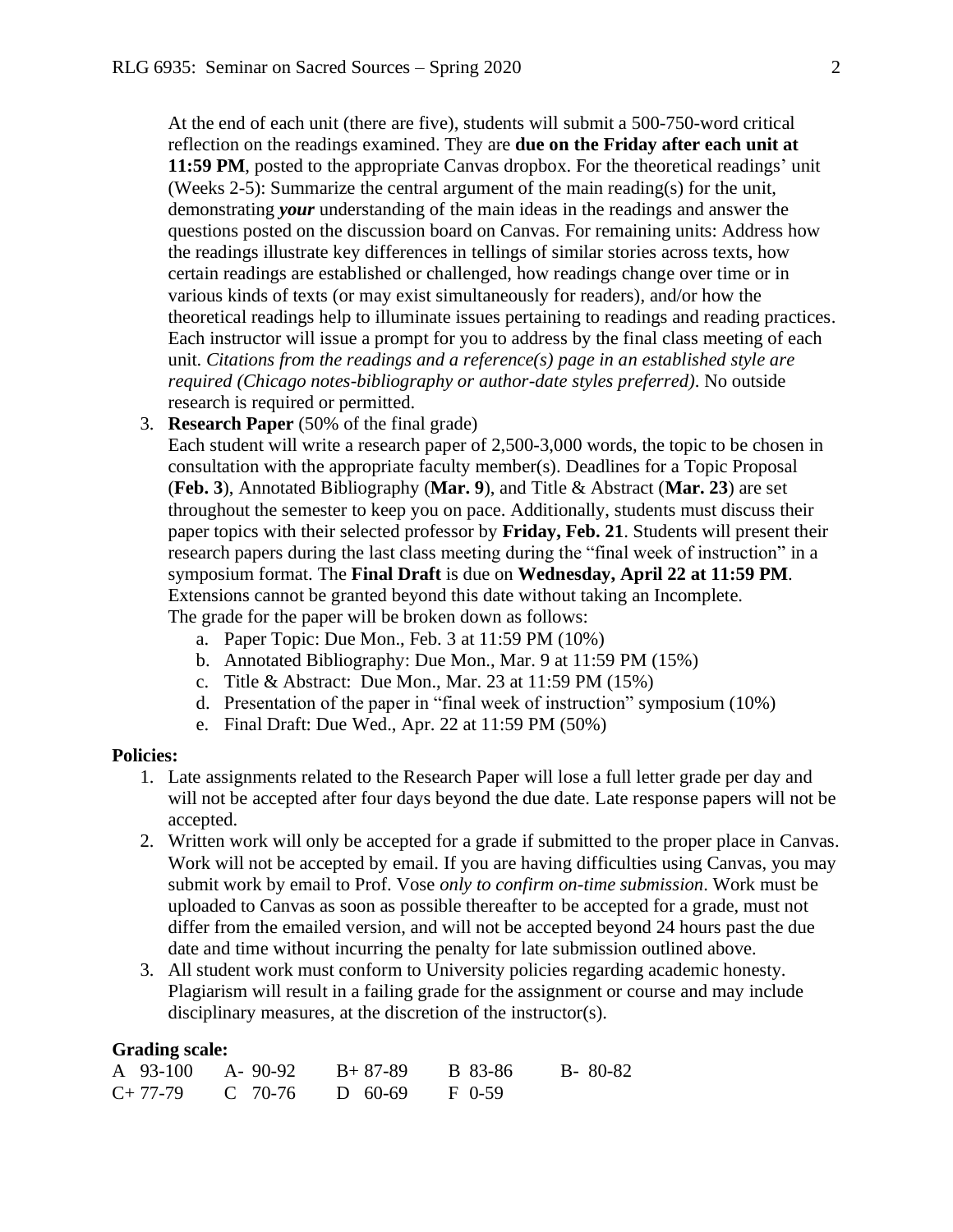#### **Required Readings:**

All readings and other materials will be posted on the course Canvas page in the appropriate weekly "Module."

#### **Schedule of Readings and Class Meetings:**

#### **Introduction to the Study of Sacred Texts**

Week 1 (Jan. 6): Introductions, "What is a text? What is a sacred text? What is a classical language? What is a vernacular language? How is reading a sacred text different from reading other kinds of texts?"

#### **Unit I: Theorizing Religious Reading Practices** (with Prof. Vose)

- Week 2 (Jan. 13): Religious Reading Practices, Part I
	- Reading: Griffiths, *Religious Reading*, Preface, Chs. 1-2
- Week 3 (Jan. 20): **NO CLASS: Rev. Dr. Martin Luther King, Jr. Day**
- Week 4 (Jan. 27): Religious Reading Practices, Part II
- Reading: Griffiths, *Religious Reading*, Chs. 3-5, Conclusion
- Week 5 (Feb. 3): Religious Traditions as Disciplinary Regimes Reading: Talal Asad, *Genealogies of Religion*, Introduction, Chs. 1-4.
- **Paper Topic Proposal due Monday, Feb. 3 at 11:59 PM** on Canvas
- **Unit I Response Paper due Friday, Feb. 7 at 11:59 PM** on Canvas

#### **Unit II: Retelling the Story of Nemi and Rajul Across Jain Texts** (with Prof. Vose)

Week 6 (Feb. 10): Neminātha and Rājīmatī in the Jain Canon and Elite Literature

- Reading: 1) *Kalpa Sūtra*, "Life of Ariṣṭanemi";
	- 2) *Uttarādhyāyana Sūtra*, Ch. 22;
	- 3) Jain commentaries on UttS 22;
	- 4) Hemachandra, selections from the *Neminātha-Charita*;
	- 5) Dundas, "The Meat at the Wedding Feasts".
- Week 7 (Feb. 17): Vernacular Re-Tellings of the Story of Nemi and Rajul

Reading: 1) Selected Nemi-Rājul *bārahmāsa* (12-month) poems (tr. Vaudeville);

- 2) *Nemināth-phāgu* (springtime) poems (tr. Vose);
- 3) Kelting, *Heroic Wives*, Introduction, Ch. 5, and Conclusion.

## **Meet with your paper advisor to discuss your topic by Friday, Feb. 21**

**Unit II Response Paper due Friday, Feb. 21 at 11:59 PM** on Canvas

Week 8 (Feb. 24): **SPRING BREAK – NO CLASS!!! ENJOY** (working on your papers)**!!!**

#### **Unit III: The** *Nur Nama* **Across the World** (with Prof. Akhtar)

- Week 9 (Mar. 2): Sufism and Shia Islam
	- Reading: 1) Shi'a Beliefs;
		- 2) The Names of God, Meditation, and Mystical Experience;
		- 3) *Islamic Mystical Poetry*, selections.
- Week 10 (Mar. 9): Comparing Tellings of the *Nur Nama*
	- Reading: 1) The Epistle of Muhammadan Light (Persian translation);
		- 2) Al-Haj Kadir Baksh, *The Noor Namah*.

# **Annotated Bibliography for Paper due Monday, Mar. 9 at 11:59 PM** on Canvas

# **Unit III Response Paper due Friday, Mar. 13 at 11:59 PM** on Canvas

**Unit IV: Reading Strategies in Judaism** (with Prof. Stier)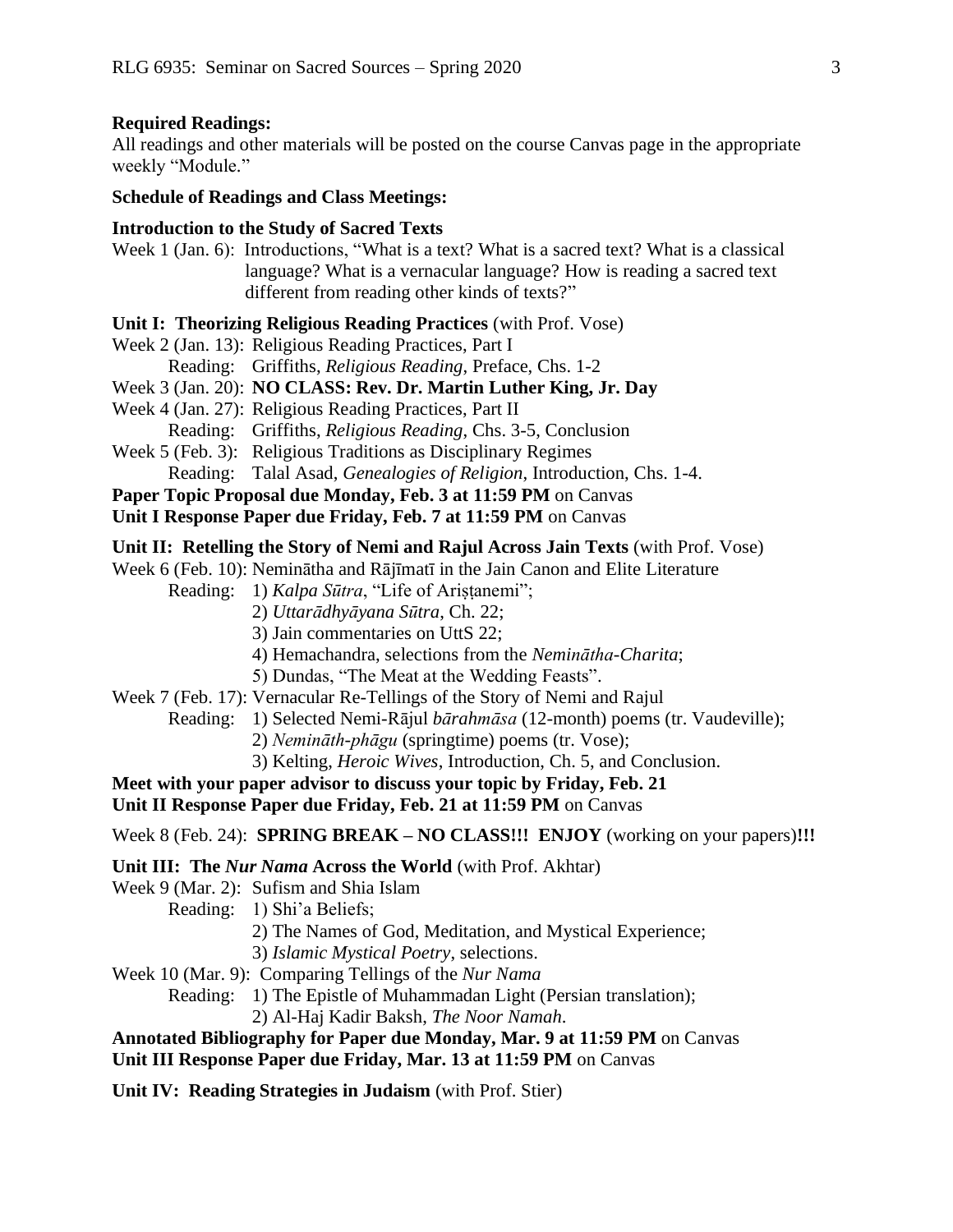Week 11 (Mar. 16): Classical Jewish Reading Strategies

Reading: 1) Everett Fox, *The Five Books of Moses: Genesis, Exodus, Leviticus, Numbers, Deuteronomy* (New York: Schocken Books, 1995), pp. 111-171; 2) Naftali Silberberg, "How Is the Torah Interpreted?" Chabad.org. [http://www.chabad.org/library/article\\_cdo/aid/819698/jewish/How-Is-the-](http://www.chabad.org/library/article_cdo/aid/819698/jewish/How-Is-the-Torah-Interpreted.htm)[Torah-Interpreted.htm;](http://www.chabad.org/library/article_cdo/aid/819698/jewish/How-Is-the-Torah-Interpreted.htm) 3) Rabbi Michael Leo Samuel, "The Meaning of PaRDeS: The Four Levels of Scriptural Interpretation," rabbimichaelsamuel.com. [http://rabbimichaelsamuel.com/2009/11/the-meaning-of-pardes-the-four](http://rabbimichaelsamuel.com/2009/11/the-meaning-of-pardes-the-four-levels-of-scriptural-interpretation)[levels-of-scriptural-interpretation;](http://rabbimichaelsamuel.com/2009/11/the-meaning-of-pardes-the-four-levels-of-scriptural-interpretation) 4) "PaRDeS," Ohr Somayach: Ask The Rabbi. [https://ohr.edu/ask\\_db/ask\\_main.php/163/Q2;](https://ohr.edu/ask_db/ask_main.php/163/Q2) 5) Rabbi Avrohom Davis, ed., *The Metsuda Chumash/Rashi*, v. 1 (Hoboken, NJ: Ktav, 1998), pp. 272-282; 292-306; 312-386; 6) Adin Steinsaltz, *The Essential Talmud*, trans. Chaya Galai (New York: Basic Books, 1976), pp. 3-9; 89-100; 221-233.

Week 12 (Mar. 23): Close Reading of Jewish Texts

Reading: Elie Wiesel, "And Jacob Fought the Angel," in *Messengers of God: Biblical Portraits and Legends*, trans. Marion Wiesel (New York: Simon & Schuster, 1976), pp. 103-135.

## **Title & Abstract for Research Paper due Monday, Mar. 23 at 11:59 PM** on Canvas **Unit IV Response Paper due Friday, Mar. 27 at 11:59 PM** on Canvas

**Unit V: Popular Islam in the Ottoman World** (with Prof. Grenier)

Week 13 (Mar. 30): Introducing Islam in the Ottoman World

Reading: 1) Terzioğlu, Derin. "Where ʻİlm-i Ḥāl Meets Catechism: Islamic Manuals of Religious Instruction in the Ottoman Empire in the Age of Confessionalization" *Past & Present*, vol. 220, pp. 79-114; 2) Klar, Marianna. "Chapter 22: Stories of the Prophets" in *The Blackwell Companion to the Qur'an*. Ed. Andrew Rippin. (Oxford: Wiley-Blackwell, 2009); 3) Chittick, William. "Ibn Arabi and His School" in *Islamic Spirituality: Manifestations*. Ed. Seyyed Hossein Nasr. (New York: Crossroad-Herder, 1987); 4) Karamustafa, Ahmet. "Origins of Anatolian Sufism," in *Sufism and Sufis in Ottoman Society*, ed. Ahmet Yaşar Ocak. (Ankara: Turkish Historical Society, 2005); 5) Ahmed Bican, *Envaru'l-'Ashiqin,* Grenier translation. Week 14 (Apr. 6): Esoteric Re-Tellings of Popular Narratives Reading: 1) *The Bezels of Wisdom*, Ibn 'Arabi, trans. Paul Austin. New York: Paulist Press, 1980; 2) *'Arā'is al-majālis fī qiṣaṣ al-anbiyā' or "Lives of the prophets."* Ai-Tha'labi. Brinner, William. Leiden: Brill, 2002; 3) Excerpt from Henry Corbin, *Swedenborg and Esoteric Islam*. Westchester:

Swedenborg Foundation, 1995;

4) Noah in Genesis, Qur'an, Envarü'l-'Aşıqin.